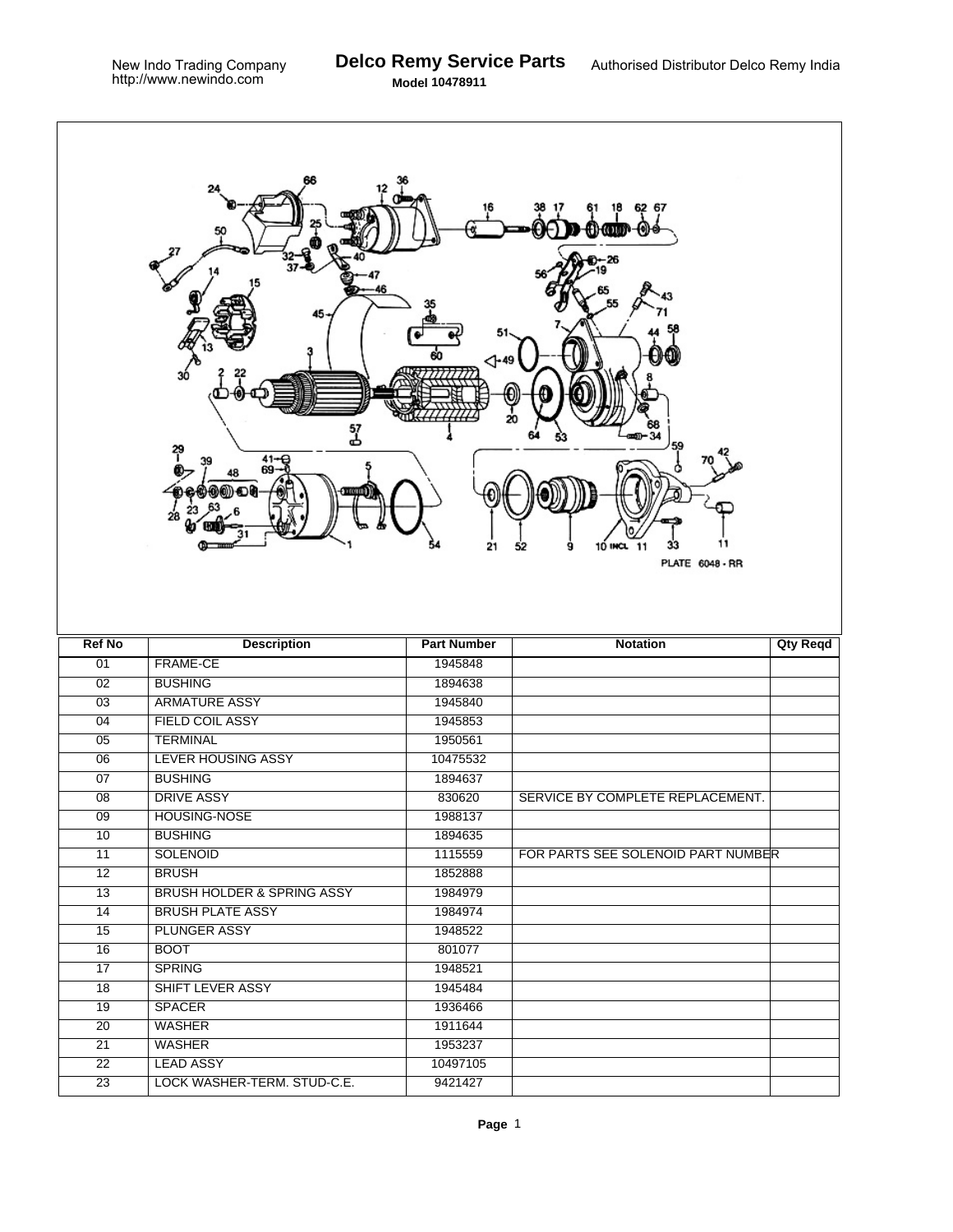٦

|                 | 37<br>45<br>30<br>រ<br>3<br>$^{41-6}_{69-6}$<br>39<br>28 | ⊲-"<br>21          | 62 67<br>-tom<br>-- 26<br>20<br>59<br>11<br>9<br>10 INCL 11<br>33<br>52<br><b>PLATE 6048 - RR</b> |                 |
|-----------------|----------------------------------------------------------|--------------------|---------------------------------------------------------------------------------------------------|-----------------|
| <b>Ref No</b>   | <b>Description</b>                                       | <b>Part Number</b> | <b>Notation</b>                                                                                   | <b>Qty Reqd</b> |
| $\overline{26}$ | NUT-FIELD TERM. STUD (5/16 THK.)                         | 9441934            |                                                                                                   |                 |
| $\overline{27}$ | <b>NUT</b>                                               | 1979451            |                                                                                                   |                 |
| $\overline{28}$ | NUT-C.E. TERM. STUD (3/4 HEX x 5/16)                     | 9441934            |                                                                                                   |                 |
| $\overline{29}$ | <b>NUT ASSY</b>                                          | 1979365            |                                                                                                   |                 |
| 29              | <b>NUT</b>                                               | 1979451            |                                                                                                   |                 |
| $\overline{29}$ | <b>NUT</b>                                               | 1979451            |                                                                                                   |                 |
| $\overline{30}$ | <b>NUT</b>                                               | 9412305            |                                                                                                   |                 |
| 31              | <b>SCREW</b>                                             | 10499632           |                                                                                                   |                 |
| $\overline{32}$ | <b>SCREW</b>                                             | 1968998            |                                                                                                   |                 |
| 33              | <b>SCREW</b>                                             | 1968998            |                                                                                                   |                 |
| 34              | <b>SCREW ASSY</b>                                        | 1847807            |                                                                                                   |                 |
| $\overline{35}$ | <b>BOLT</b>                                              | 10499639           |                                                                                                   |                 |
| $\overline{36}$ | SCREW-LEVER HSG. ATTACH.                                 | 10496639           |                                                                                                   |                 |
| 37              | <b>SCREW</b>                                             | 10475536           |                                                                                                   |                 |
| $\overline{38}$ | <b>SCREW</b>                                             | 10499643           |                                                                                                   |                 |
| 39              | <b>SCREW</b>                                             | 10475535           |                                                                                                   |                 |
| 40              | <b>WASHER</b>                                            | 1922457            |                                                                                                   |                 |
| $\overline{41}$ | <b>WASHER</b>                                            | 1914647            |                                                                                                   |                 |
| 42              | <b>WASHER</b>                                            | 1861791            |                                                                                                   |                 |
| $\overline{43}$ | <b>WASHER</b>                                            |                    |                                                                                                   |                 |
| $\overline{44}$ |                                                          | 1914647            |                                                                                                   |                 |
|                 | <b>WASHER</b>                                            | 1948519            |                                                                                                   |                 |
| 48              | <b>GASKET</b>                                            | 1964857            |                                                                                                   |                 |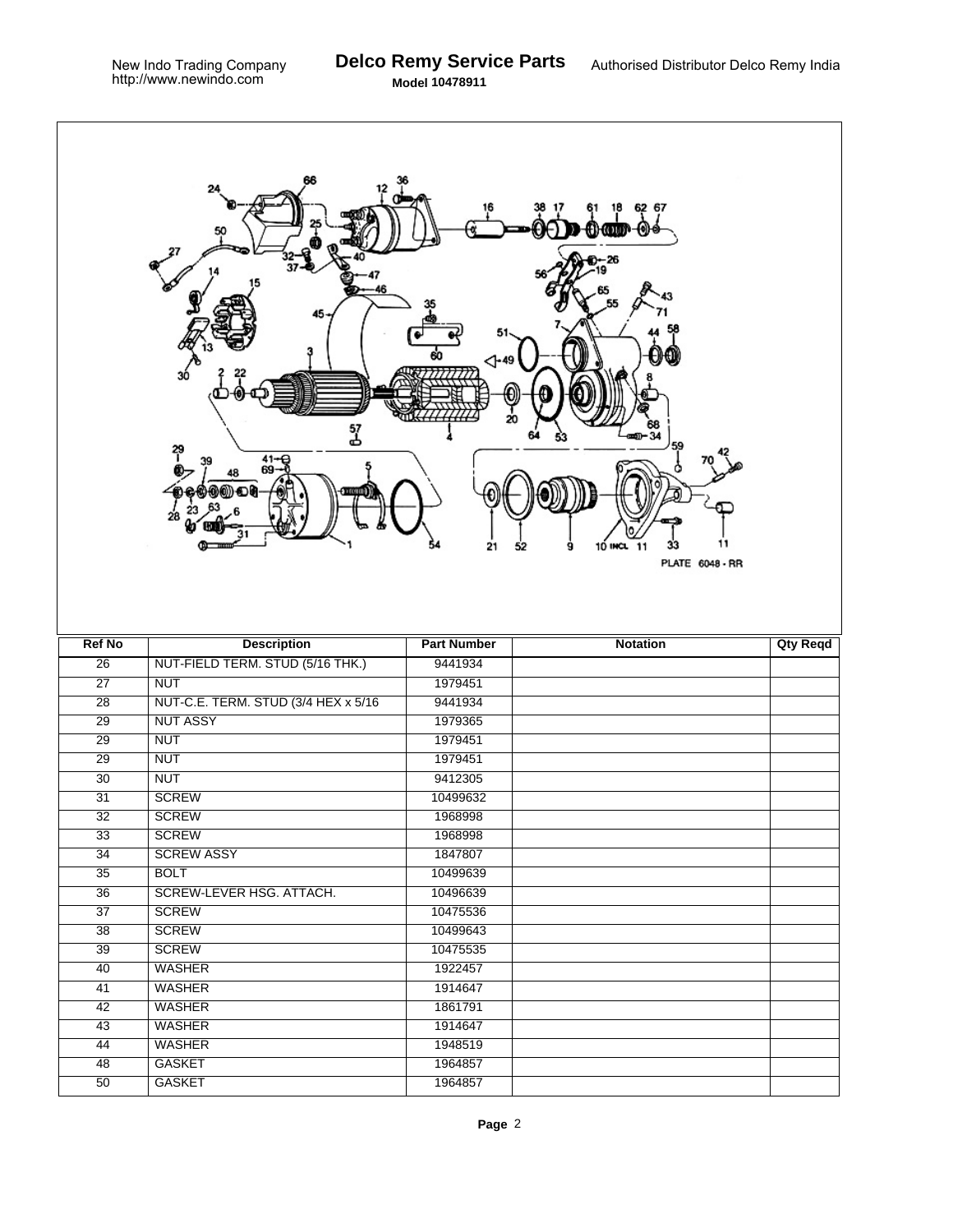٦

|                       | 66<br>24<br>37<br>45<br>30<br>រ<br>3<br>$^{41-9}_{69-0}$<br>39<br>00 D U<br>28 | 60<br>⊲-49<br>21   | 62 67<br>18<br>ΘΗ<br>34,961)<br>⊢26<br>20<br>59<br>11<br>9<br>10 INCL 11<br>33<br>52<br><b>PLATE 6048 - RR</b> |                 |
|-----------------------|--------------------------------------------------------------------------------|--------------------|----------------------------------------------------------------------------------------------------------------|-----------------|
| <b>Ref No</b>         | <b>Description</b>                                                             | <b>Part Number</b> | <b>Notation</b>                                                                                                | <b>Qty Reqd</b> |
| $\overline{51}$       | <b>INSULATOR</b>                                                               | 1955989            |                                                                                                                |                 |
| 52                    | <b>INSULATOR</b>                                                               | 1914873            |                                                                                                                |                 |
| $\overline{53}$       | <b>SERV PKG, INSULATOR</b>                                                     | 1965472            |                                                                                                                |                 |
| $\overline{57}$       | <b>INSULATOR-BRUSH PLATE</b>                                                   | 1964516            |                                                                                                                |                 |
| 58                    | O RING                                                                         | 1945860            |                                                                                                                |                 |
| $\overline{59}$       | O RING                                                                         | 1851960            |                                                                                                                |                 |
| 60                    | O RING                                                                         | 1894643            |                                                                                                                |                 |
| 61                    | O RING                                                                         | 1894642            |                                                                                                                |                 |
| $\overline{62}$       | <b>PLUG</b>                                                                    | 1945356            |                                                                                                                |                 |
| 63                    | <b>PLUG</b>                                                                    | 1945356            |                                                                                                                |                 |
| 64                    | CUP                                                                            | 1978756            |                                                                                                                |                 |
| 65                    | CUP                                                                            | 1978756            |                                                                                                                |                 |
| 66                    | CUP                                                                            | 1978756            |                                                                                                                |                 |
| 68                    | <b>PLUG</b>                                                                    | 1949619            |                                                                                                                |                 |
| 69                    | SHOE-POLE                                                                      | 1869747            |                                                                                                                |                 |
| 70                    | RETAINER-SPRING                                                                | 1948526            |                                                                                                                |                 |
| 71                    | RETAINER-SPRING                                                                | 1948520            |                                                                                                                |                 |
| $\overline{72}$       | <b>SEAL-OIL</b>                                                                | 1918047            |                                                                                                                |                 |
| 73                    |                                                                                |                    |                                                                                                                |                 |
|                       | SHAFT-LEVER                                                                    | 1948529            |                                                                                                                |                 |
| $\overline{74}$       | <b>RING</b>                                                                    | 9416374            |                                                                                                                |                 |
| 75                    | <b>RING</b>                                                                    | 9416374            |                                                                                                                |                 |
| 76<br>$\overline{77}$ | <b>WICK</b><br><b>WICK</b>                                                     | 1972977<br>1978754 |                                                                                                                |                 |